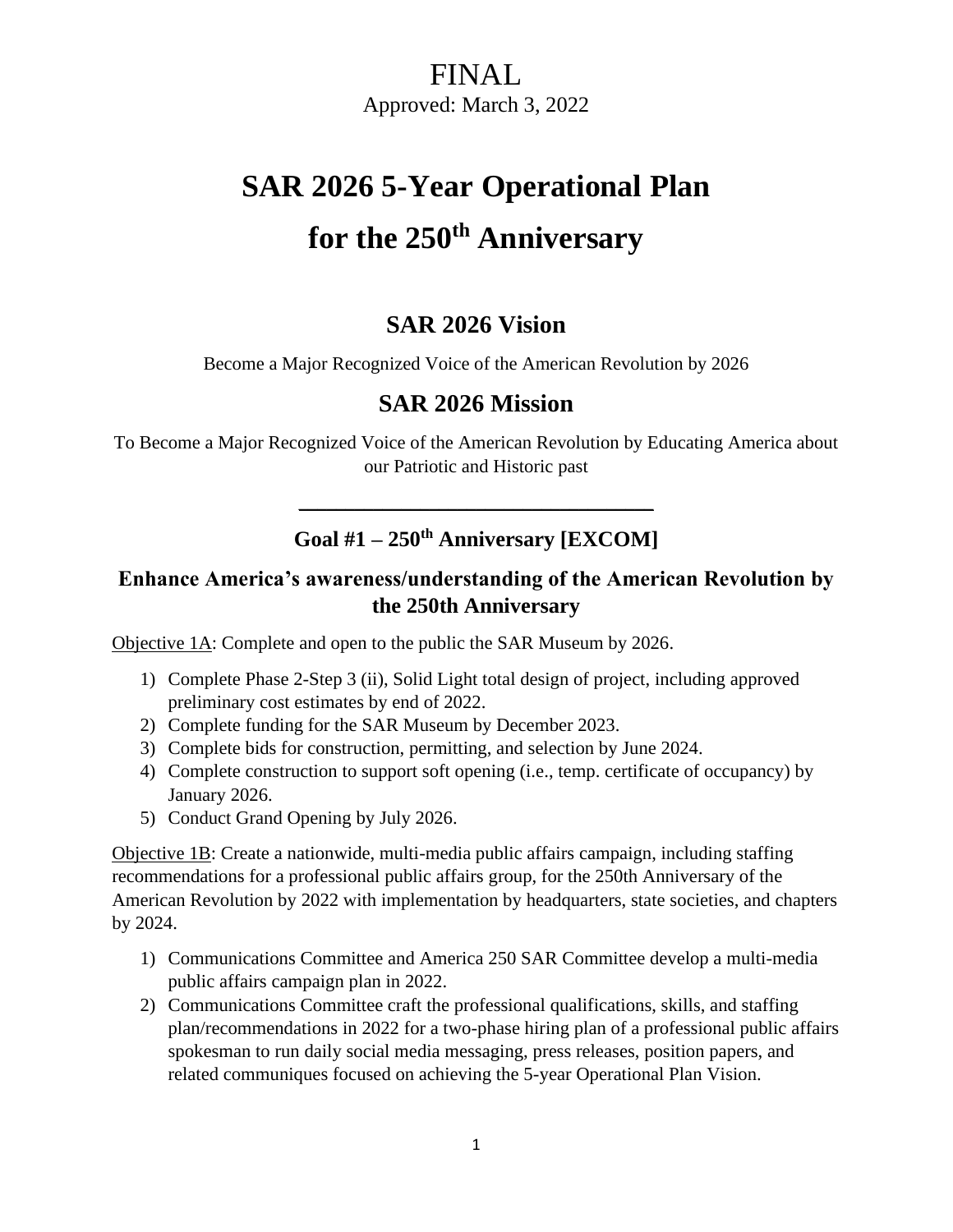# FINAL

#### Approved: March 3, 2022

- 3) America 250 SAR Committee and Communications Committee develop chapter toolkits and associated training by March 2023.
- 4) State Societies implement public affairs plan and train chapters by December 2023.
- 5) Hire/acquire the professional staff first; and then consider a public affairs firm as recommended in Objective 1B.2 by the end of 2023 or earlier.
- 6) Chapters implement public affairs plan by 2024 using chapter toolkits.

Objective 1C: Boost the public image of the Society as a lineage organization through technology investment and a focused marketing campaign of the Society's genealogical resources.

- 1) Communications Committee develop a marketing campaign plan with proposed staffing needs and partnership targets in 2022.
- 2) Information Technology Committee and the Library and Archives Committee accelerate the integration and building of the Patriot Genealogical Research Enterprise (Patriot Research System + Genealogical Research System + SAR Genealogical Research Library + Electronic Membership Application) for functional usage internally and externally by 2024.
- 3) Establish a business partnership with a genealogy/family history research firm by 2023 that can help enhance and market our genealogical research systems.

#### **Goal #2 – Patriotic Programs [Registrar General]**

#### **Raise awareness of the SAR as a Patriotic Organization and Reenergize America's Sense of Patriotism**

Objective 2A: Increase local profile by showing the SAR's Colors.

- 1) Increase state society Color Guard membership by 10% annually.
- 2) Participate in at least one new public event each year.
- 3) Lead by example in your local communities, by Society and Chapter visibility and actions.
- 4) SAR Color Guards will participate in local events and parades
- 5) Present SAR  $250<sup>th</sup>$  Flags to local schools and local organizations at a flag raising ceremonies.
- 6) Present SAR Flag Certificates to local organizations and local citizens in uniform.
- 7) Establish a Media and Social Media presence in each chapter's community.

Objective 2B: Increase recognition of Local Governments, Civil Servants and Volunteers.

- 1) Seek out opportunities to increase Good Citizenship Medal presentations by 25%.
- 2) Present Public Service and Heroism Commendations to Law Enforcement, Fire Safety, and Emergency Medical Services personnel, and other qualified citizens.
- 3) Present awards and certificates to local teachers, coaches, and administrators.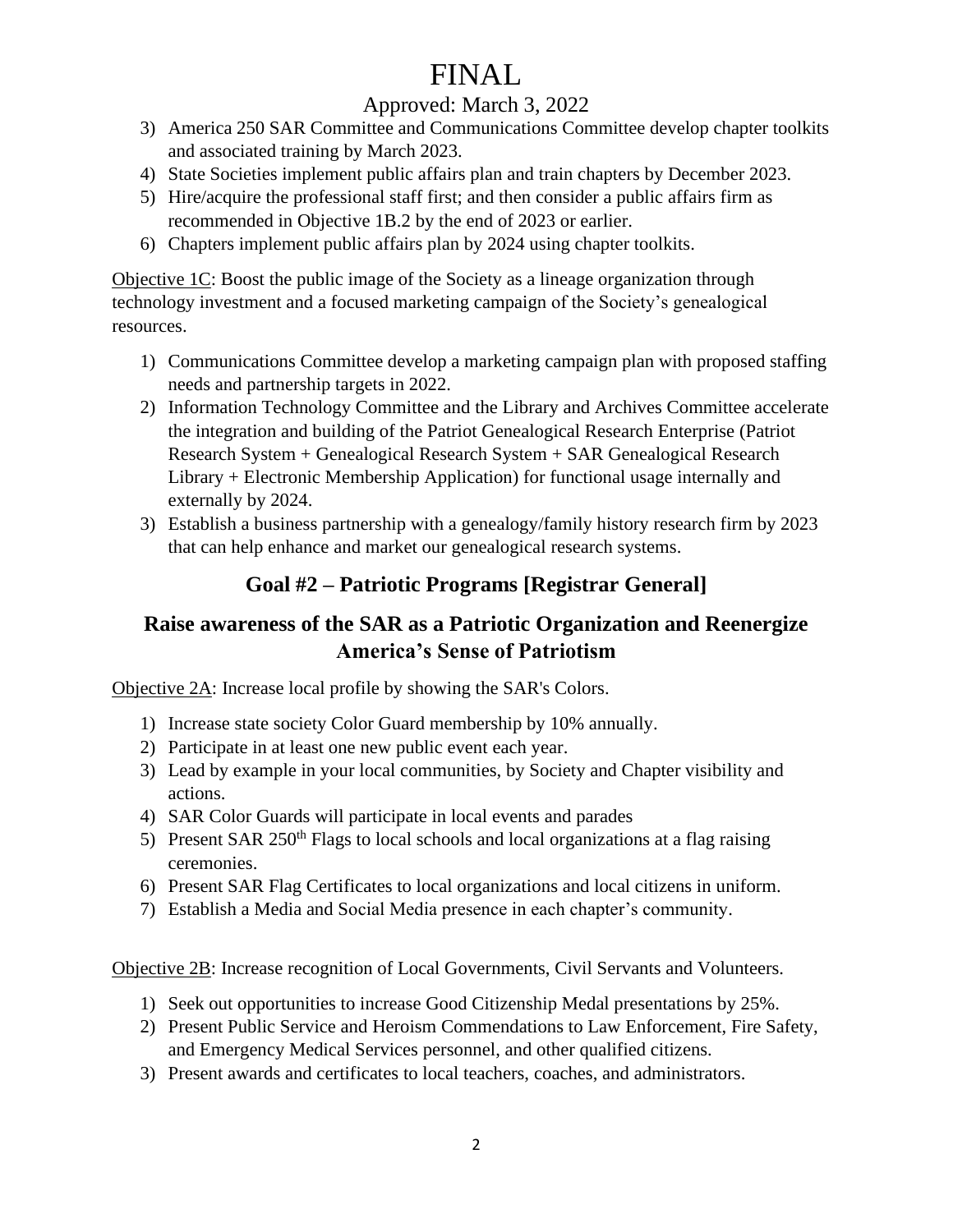### FINAL Approved: March 3, 2022

Objective 2C: Increase recognition of Local Veterans and Veteran's Organizations with an annual Veterans Event.

- 1) Partner with local Veteran's Organizations to sponsor an event for Veterans.
- 2) Visit VA Hospitals and present needed items: toiletries, socks, underwear, clothing, books, calendars, etc.
- 3) Sponsor a joint Flag Retirement Ceremony with a Veterans organization, or provide a Color Guard for a Veteran's funeral.

#### **Goal #3 – Historical Programs [Historian General]**

#### **Make the American Revolution and 'Our' Colonial History Relevant Again**

Objective 3A**:** Partner with other Heritage /Preservation Groups to post 250th Anniversary markers in your town through 2033.

- 1) Join with the DAR, C.A.R., and other groups, to place American 250th Anniversary markers at the courthouse, town square, or city cemetery.
- 2) Join with the DAR, C.A.R., and other groups to place 250th Anniversary markers at a local historic site or a battlefield.

Objective 3B: Hold at least two 250th Revolutionary War Commemoration Programs or Recognitions annually through 2033.

- 1) Conduct a presentation, in uniform or period dress; on a local event, a patriot, or a founding document for a school, civic group or veteran's organization.
- 2) Have an SAR Table/Booth at local festivals and community events.
- 3) Purchase an SAR 250<sup>th</sup> Anniversary Flag for your Color Guard.
- 4) Present  $250<sup>th</sup>$  Anniversary Flags to local schools and businesses that fly the US Flag.
- 5) Make local Public Service Announcements about Today in History through social media and YouTube.
- 6) Share Key Holes to History with local schools and media.

Objective 3C: Partner with the DAR, C.A.R., and other groups to plan and execute a joint  $250<sup>th</sup>$ Anniversary celebration on  $4<sup>th</sup>$  of July 2026.

- 1) Establish local America 250<sup>th</sup> Committees.
- 2) Contact local government and community organizers to involve Chapters and States in  $4<sup>th</sup>$ of July 2026 events and celebrations.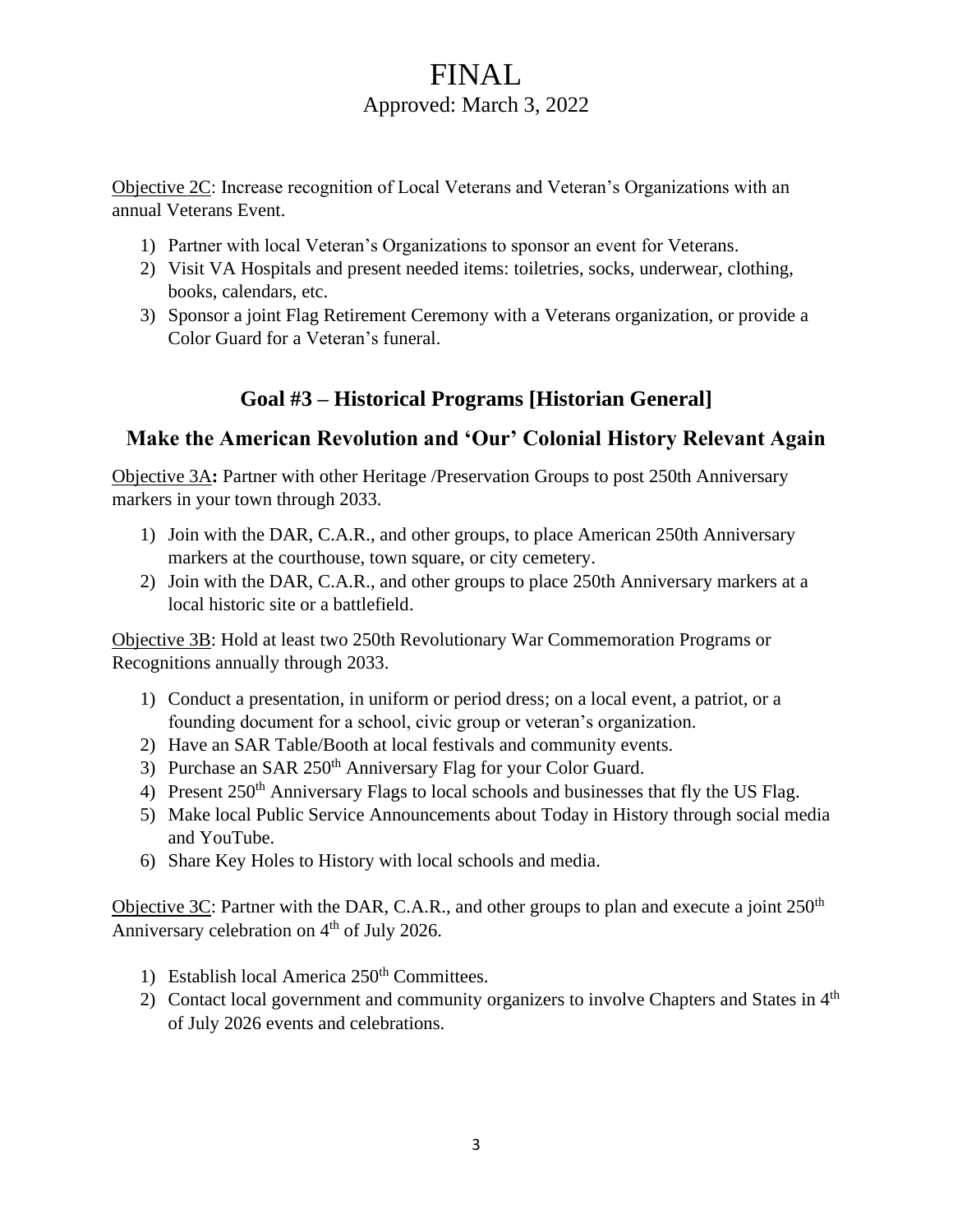### FINAL Approved: March 3, 2022

#### **Goal #4 - Educational Programs [Historian General]**

#### **Make the SAR a major source for online information on**

#### **the American Revolution**

Objective 4A: Develop an information campaign to inform local Schools and related organizations about the SAR's Education Website and SAR Genealogy Research Library's online capabilities.

- 1) Education Committee will prepare various information media about the Education Website, Programs of Instruction, Curriculum Enhancement items, Videos and Patriot Chest presentation opportunities the SAR provides by fall of 2022.
- 2) Inform local educators how to contact, interact and collaborate with the SAR Education Center and Museum staff starting 2022.
- 3) Enhance online access to the SAR artifact collection.

Objective 4B**:** Appoint State Society Education Directors who will champion the SARs Education and Youth Awards Programs with their local schools.

- 1) Work with State Boards of Education to learn of specific state requirements for American and State History and Government Education.
- 2) Determine steps to assist and offer same.
- 3) Inform State Boards of Education of SAR Education Outreach Initiatives and opportunities.
- 4) Establish SAR Education Partnerships between Chapters and Local Schools (recurring visits/presentations).
- 5) Oversee the State Society Patriot Chest Programs.
- 6) Implement SAR Officer and Compatriot Training Programs to include SAR Youth Protection Training.
- 7) Report on Education Outreach Programs, Youth Education Medals and Teacher Recognition Programs through the annual Americanism Report.

Objective 4C: Incorporate, where appropriate, 250<sup>th</sup> Anniversary themes into Youth Contests.

- 1) Provide  $250<sup>th</sup>$  Anniversary topics and themes for essays and orations.
- 2) Incorporate SAR  $250<sup>th</sup>$  Logo into advertising, awards and certificates.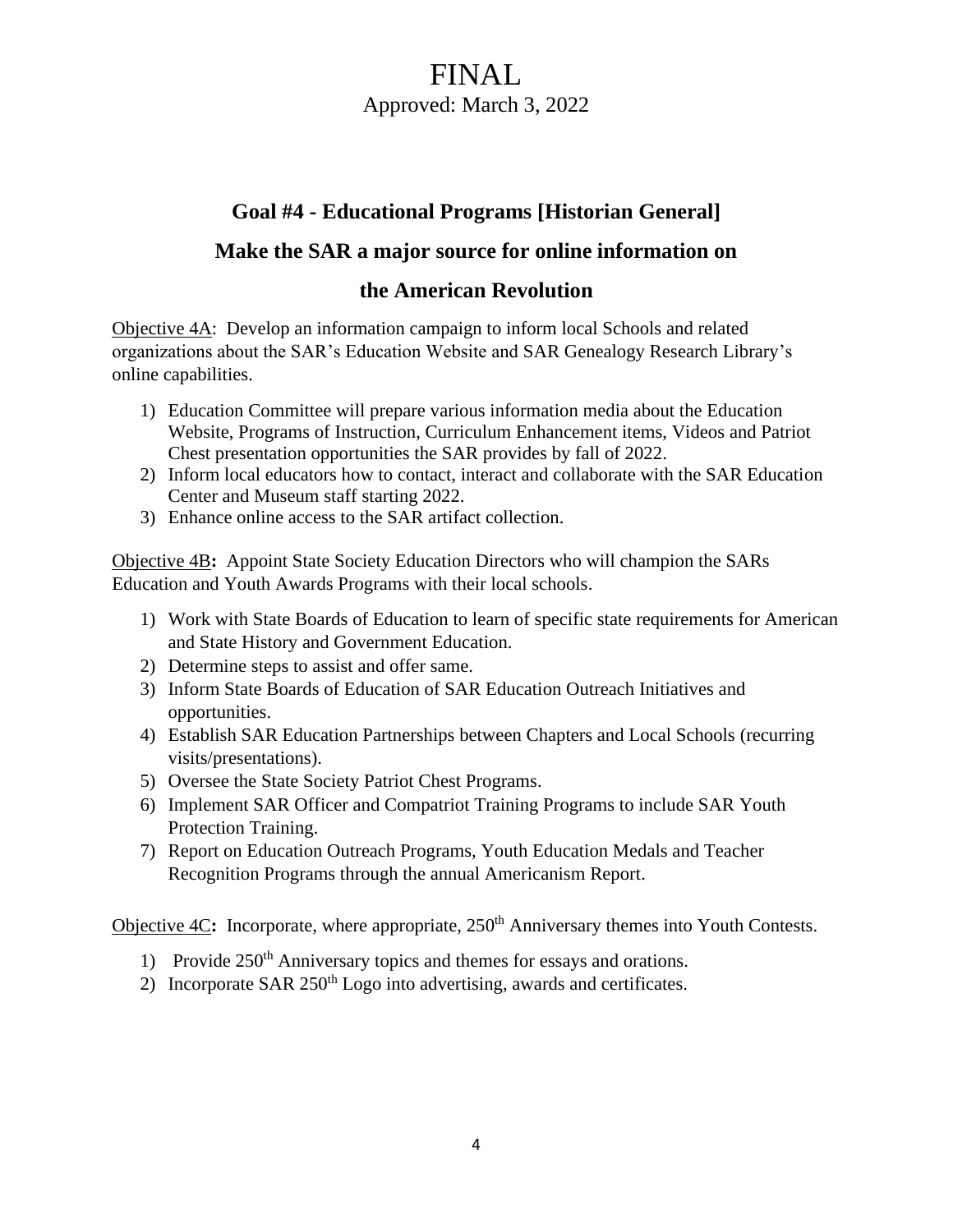# FINAL

#### Approved: March 3, 2022 **Goal #5 – People [Council of State Presidents]**

#### **Aggressively grow and develop our membership**

#### **and professional staff by 4 th of July 2026.**

Objective 5A**:** Appeal to their patriotism and core American values and principles, as described in public affairs campaign plan, to attract, train, involve, and retain members that aggressively grows our membership by the  $4<sup>th</sup>$  of July 2026.

- 1) Membership Committee set targets annually for recruitment and retention at the chapter, state and national levels to be approved by the Executive Committee and Trustees.
- 2) Information Technology Committee, in conjunction with the Registrar General, Genealogist General, and the Genealogy Committee, will create and implement an electronic online membership application by end of 2022.
- 3) Membership Committee will develop recruitment and retention tools and best practices for distribution to State societies.
- 4) Education Committee develop and deliver at a training continuum for new members, committees, chapter officers, state officers, and general officers with an array of training materials (videos, guidebooks, presentations, tests, certifications, etc.) by end of 2022.
- 5) State Societies will implement a training regimen to educate/train New Members, chapter officers, and state officers by end of 2023.
- 6) State Societies start a new Chapter annually.
- 7) Registrar General, Membership Committee, and State Societies conduct a Reinstatement campaign to re-engage inactive members from the last 5-10 years.
- 8) Track Junior members and engage them. Leverage C.A.R., BSA, JROTC, etc. relationships.

Objective 5B**:** Build and retain a professional staff to meet the Society's future growth and goals.

- 1) During 2022, Executive Director and Human Resources Committee assess the needed professional skills/qualifications/certifications; staffing needs; professional development programs; and resources necessary to build and retain a top-quality staff to meet future Society growth and goals.
- 2) Budget, resource, and implement the assessment recommendations for Objective 5B.1 in a phased approach to be completed by 2025.

#### **Goal #6 – Supporting Systems [Executive Director]**

#### **Enhance and Simplify Administrative Systems for Societies and Chapters**

Objective 6A: Streamline membership and dues collection processes by the end of 2023.

1) Develop a streamlined single process for membership applications, complete with review workflows, that will seamlessly interface with the Membership Database, with Registrar